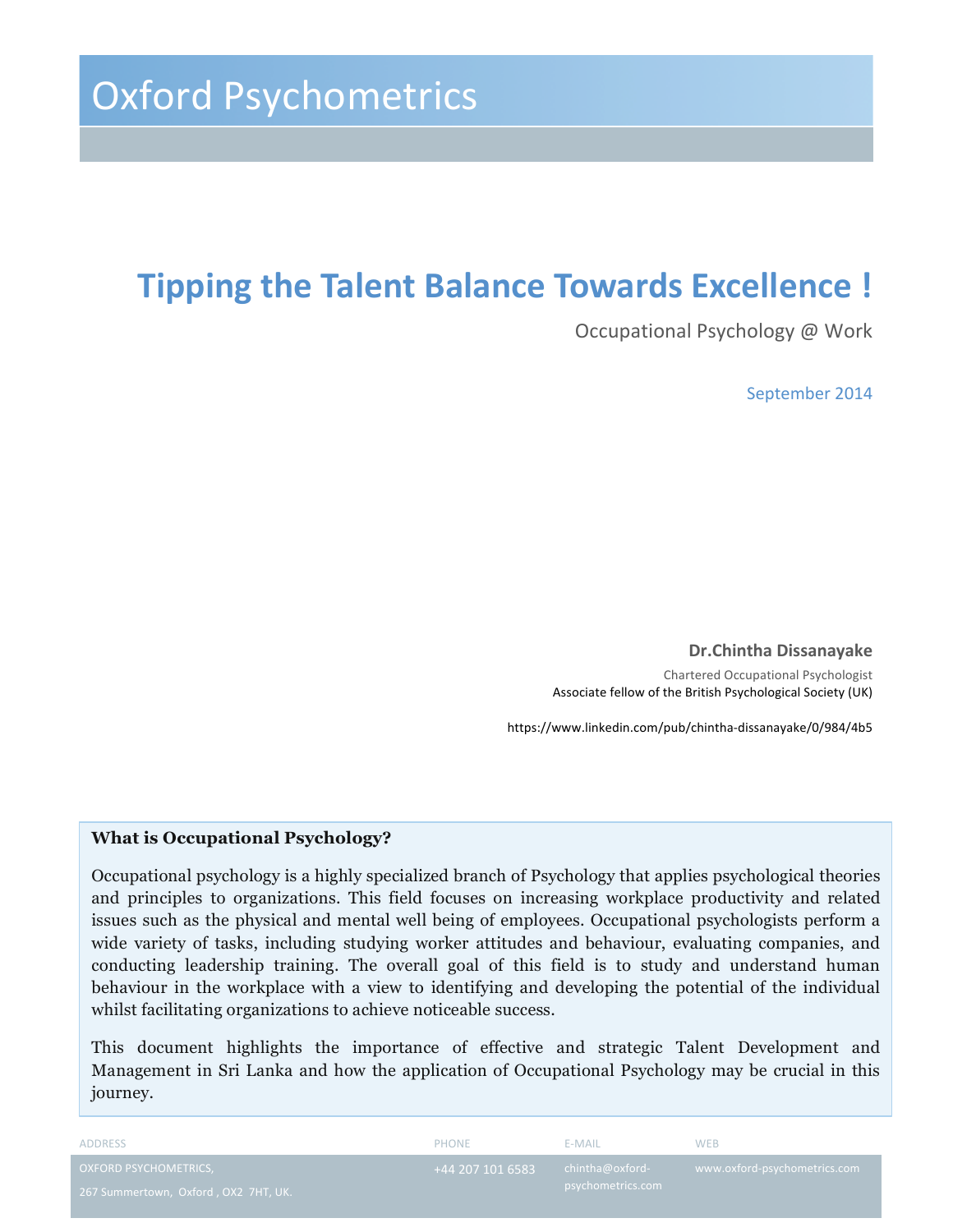## Oxford Psychometrics



### **Introduction**

#### **Talent mobilisation, Innovation and Global Competitiveness**

The Global Competitiveness Report (GCR) 2014-15 released this month by the World Economic Forum, ranked Sri Lanka 73rd out of 144 countries, evaluated against a number of criteria, related to economic growth. Whilst there were many factors that attributed to these rankings, two crucial areas were highlighted by the report as contributing to economic success; they were the ability to utilise its nations' *talent* and to *innovate*.

ļ

#### **Talent mobilisation**

Occupational Psychologists have long noted the strong connection between effective mobilisation of organisational talent and organisational prosperity. This was demonstrated at a global level in the findings of the GCR, as the top world economies, led by Switzerland, shared many common factors, including the *development, access and utilisation of available talent*. The chart below illustrates the direct relationship between talent retention and economic prosperity as the top 10 economies ability to *'Retain Talent'* is compared against that of the 12 middling and 10 bottom-ranking economies in the report.